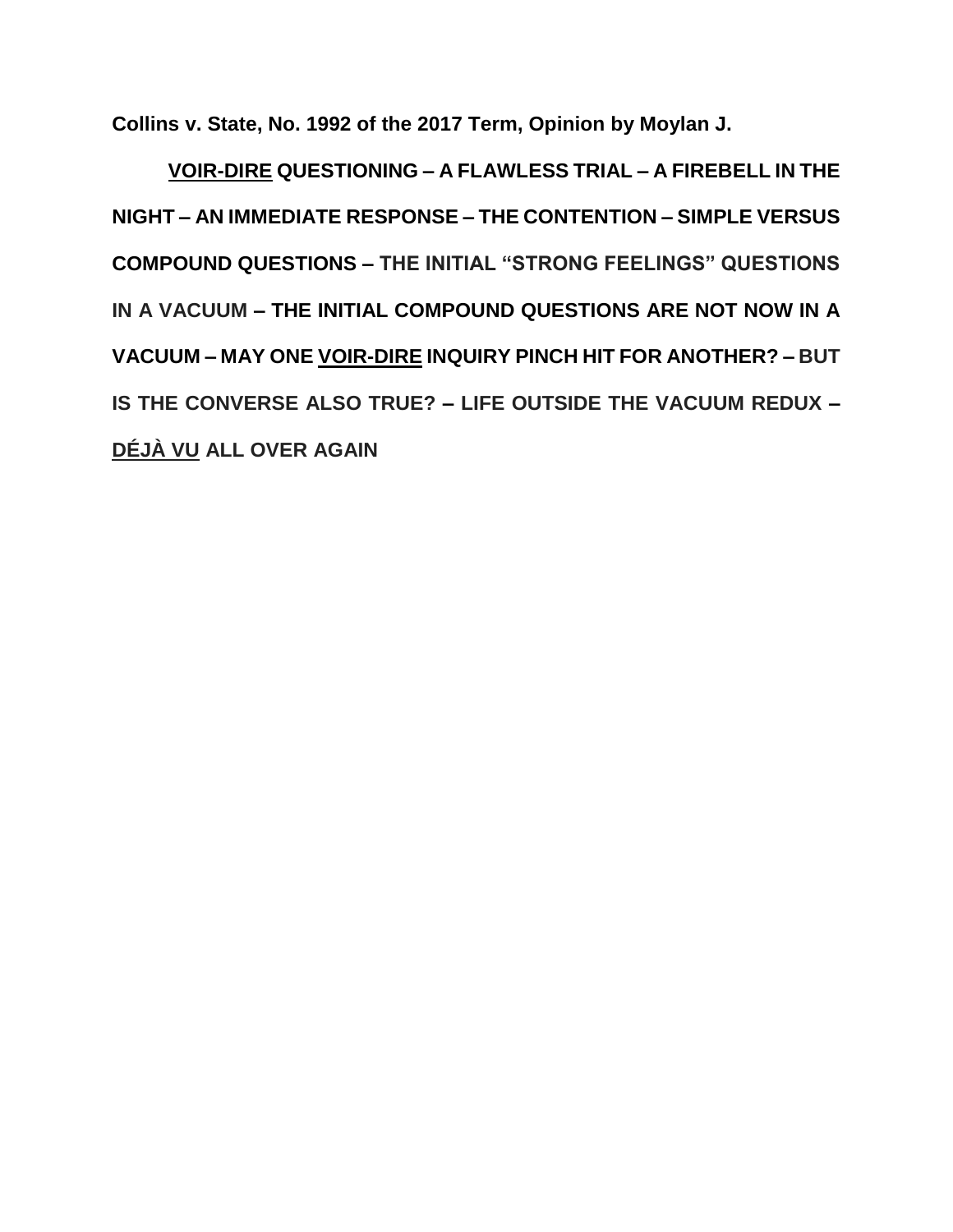# Circuit Court for Anne Arundel County Case No. C-02-17-001278

## REPORTED

# IN THE COURT OF SPECIAL APPEALS

## OF MARYLAND

No. 1992

September Term, 2017 \_\_\_\_\_\_\_\_\_\_\_\_\_\_\_\_\_\_\_\_\_\_\_\_\_\_\_\_\_\_\_\_\_\_\_\_\_\_

## GORDON ALEXANDER COLLINS

v.

# STATE OF MARYLAND \_\_\_\_\_\_\_\_\_\_\_\_\_\_\_\_\_\_\_\_\_\_\_\_\_\_\_\_\_\_\_\_\_\_\_\_\_\_

Graeff, Shaw Geter, Moylan, Charles E., Jr. (Senior Judge, Specially Assigned),

JJ. \_\_\_\_\_\_\_\_\_\_\_\_\_\_\_\_\_\_\_\_\_\_\_\_\_\_\_\_\_\_\_\_\_\_\_\_\_\_

Opinion by Moylan, J. Graeff, J., joined in the judgment only.

\_\_\_\_\_\_\_\_\_\_\_\_\_\_\_\_\_\_\_\_\_\_\_\_\_\_\_\_\_\_\_\_\_\_\_\_\_\_

Filed: August 30, 2018

ant to Maryland Uniform Electronic Legal Materials Act (§§ 10-1601 et seq. of the State Government Article) this document is authentic.



2019-01-08 12:45-05:00

Suzanne C. Johnson, Clerk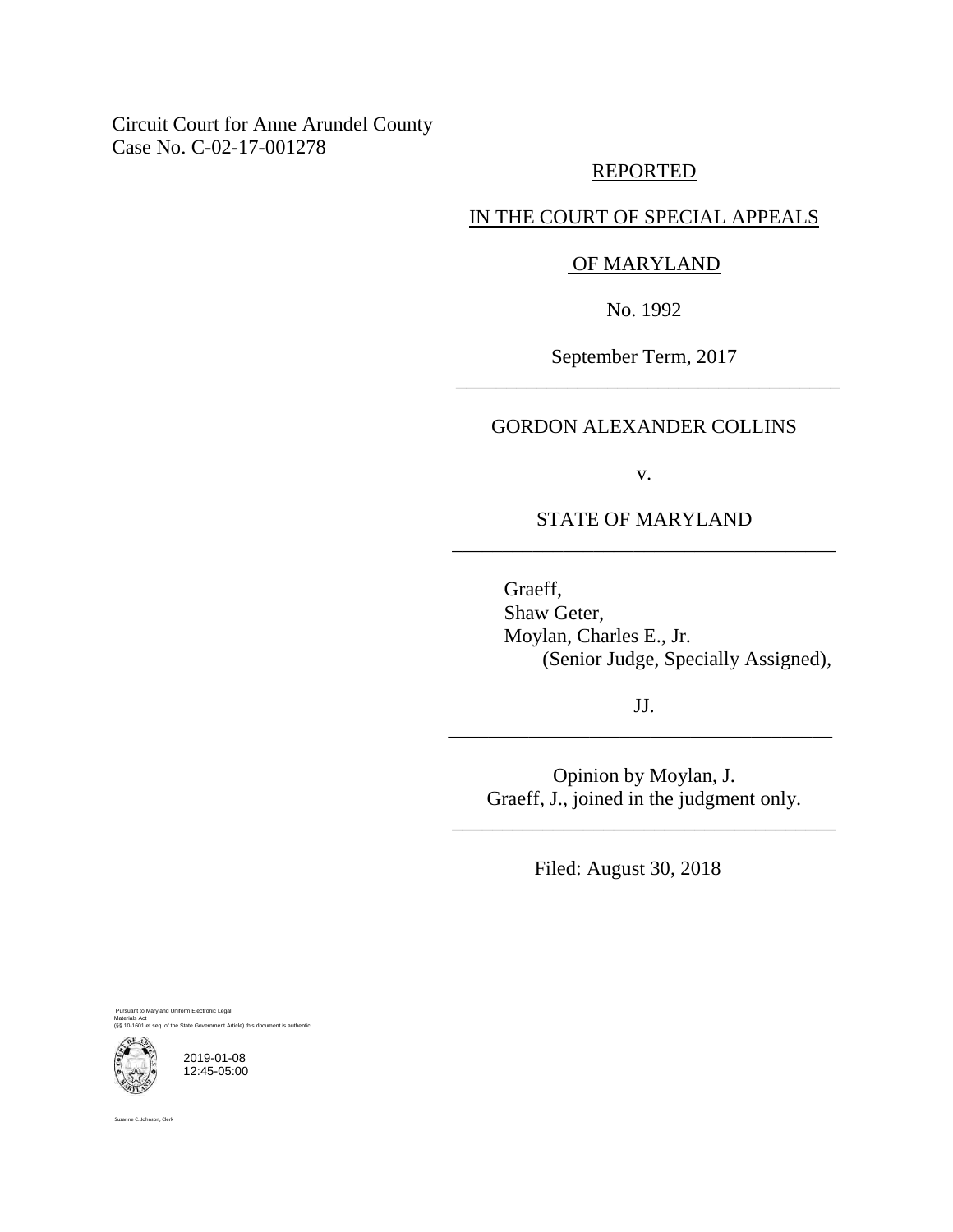In the voir-dire examination of prospective jurors, can a relatively modest glitch in the framing of a single question totally derail an otherwise flawless criminal trial? In addressing that question, the magisterial opinion of Judge Watts in Pearson v. State, 437 Md. 350, 86 A.3d 1232 (2014), will be our Alpha and Omega. The appellant, Gordon Collins, was convicted in the Circuit Court for Anne Arundel County by a jury, presided over by Judge Paul F. Harris, Jr., of both first-degree burglary and the theft of goods with a value under \$1,000.

## **A Flawless Trial**

The trial was as uncontroversial as it was brief. The opening statement for the prosecution ran for three and one-half pages. That of the appellant was a page and one-half long. Two witnesses testified for the State. The testimony of Juliette Tower covered slightly fewer than ten pages in the trial transcript. The testimony of Sergeant Kenneth Brown ran for 22 pages. No one testified for the defense and it offered no evidence. The motion at the end of the State's case, which turned out to be the motion at the end of the entire case, could not have been more innocuous:

[THE STATE]: The State would rest, thank you.

[DEFENSE COUNSEL]: I would make my motion.

THE COURT: Okay, you want to be heard?

[DEFENSE COUNSEL]: No.

THE COURT: I will deny it. Does your client or any other evidence you are going to  $-$ 

[DEFENSE COUNSEL]: No.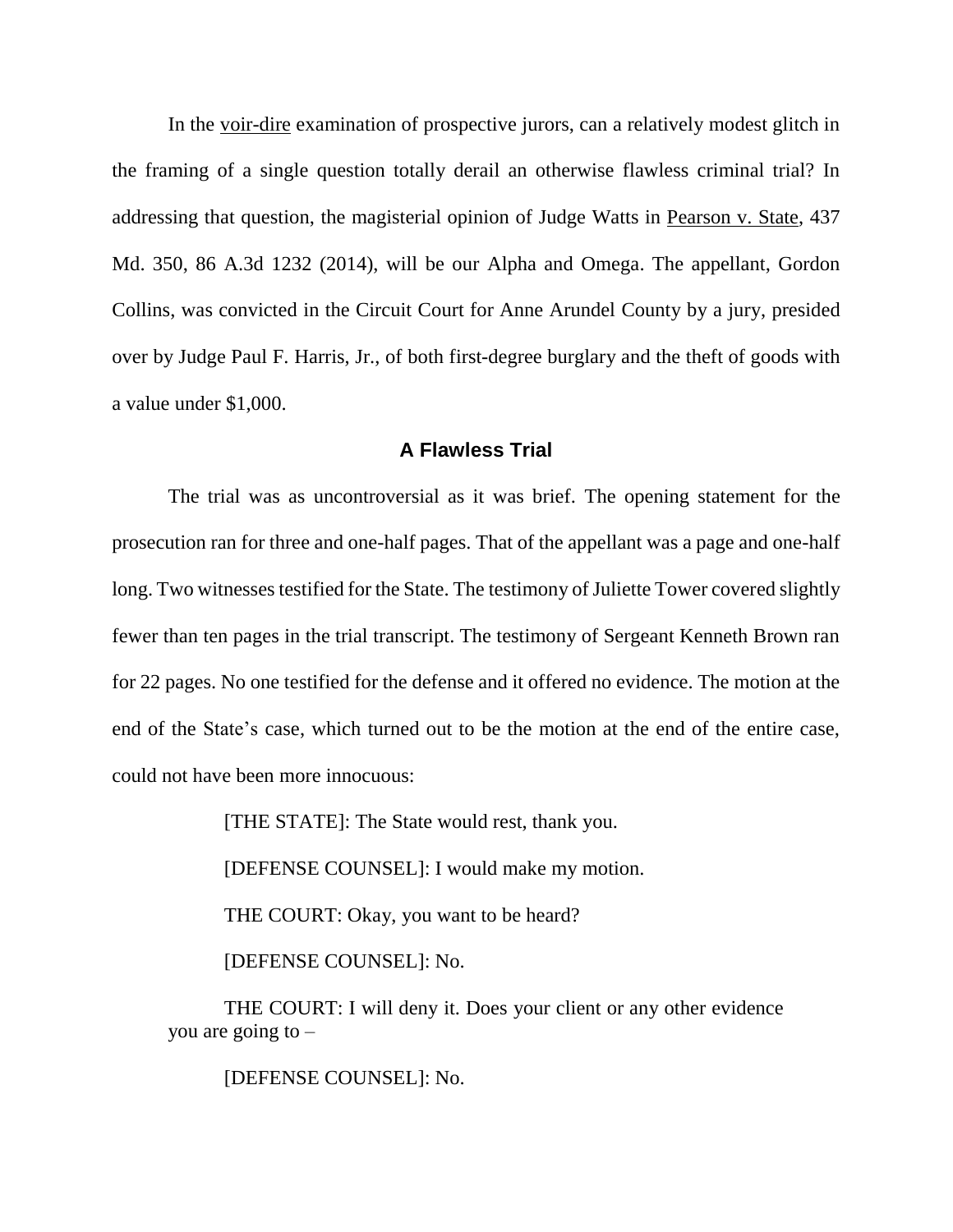THE COURT: No evidence?

#### [DEFENSE COUNSEL]: Correct.

The brief jury instructions were completely boiler-plate, with no objections being lodged by either party either in the course of the jury instructions or at their conclusion. The State's closing argument ran for two and one-half pages in the transcript and its rebuttal for a single page. Defense argument ran for eight pages. The jury returned verdicts of guilty on both charges after deliberating for 40 minutes. This case was a slam-dunk for the prosecution. The only issue before us is that of whether it was fatally flawed before it began.

## **A Firebell In The Night**

Juliette Tower testified that as of March 17, 2017, she and her husband were living at 801 Severn Avenue in Annapolis. At 11:20 p.m. both Mr. and Mrs. Tower were in bed. He was sleeping and she was trying to fall asleep. She heard a noise downstairs but initially thought that their cat had knocked something over. When the noise persisted "again and again," however, she nudged her husband awake and said, "I think there's somebody downstairs." He got up and ran downstairs. Mrs. Tower followed several minutes behind her husband. She had already called 911, however, before coming downstairs.

The contents of their television room were in disarray, "things scattered all over." All of the cabinets in the kitchen had been opened. Mr. Tower noticed and pointed out to his wife that a window next to the back door had been opened. When Mr. and Mrs. Tower surveyed what, if anything, was missing, the missing items included their son's Xbox, a leather jacket belonging to Mrs. Tower, several games belonging to their son, and their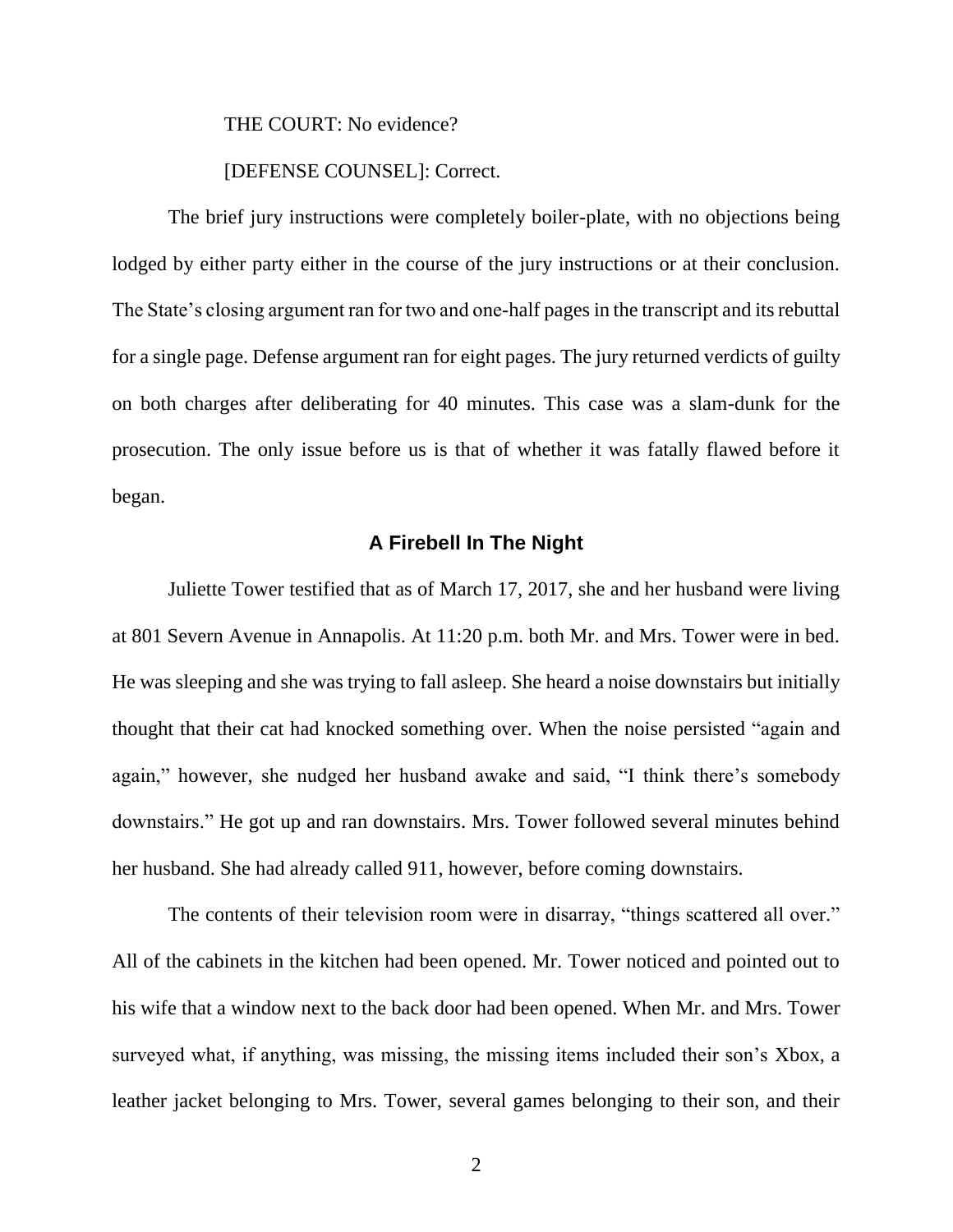son's headphones. Mrs. Tower later identified these items when they were shown to her by the police.

### **An Immediate Response**

The only other witness in the case was Sergeant Kenneth Brown. He received a call about a burglary at 11:21 p.m. He responded immediately and, within four minutes, was at the intersection of Wells Avenue and Adams Avenue on his way to 801 Severn Avenue. He saw the appellant, walking toward him and away from Severn Avenue. Sergeant Brown estimated that the spot where he first saw the appellant was less than a five-minute walk from 801 Severn Avenue. The appellant was the only person about. The streets were otherwise empty. The appellant was wearing dark clothing and was carrying a plastic garbage bag, slung over his shoulder.

Sergeant Brown, traveling in an opposite direction, continued past the appellant for approximately one block, executed a three-point U-turn, and drove back toward the appellant. The sergeant was out of direct visual contact with the appellant for about 20 seconds. After the sergeant made his U-turn, he again spotted the appellant in his dark clothing. The plastic garbage bag, however, was gone. The appellant was actually returning to the sidewalk from an area between a parked car and a fence. The appellant was detained for further investigation. Another officer shortly arrived on the scene. Sergeant Brown recovered the plastic garbage bag just over the fence. It contained the Xbox, Mrs. Tower's leather jacket, several games belonging to the Towers' son and the son's headphones. All of these items were identified by Mr. and Mrs. Tower as their property. The appellant offered neither denial nor explanation. The State's case was, indeed, an open and shut one.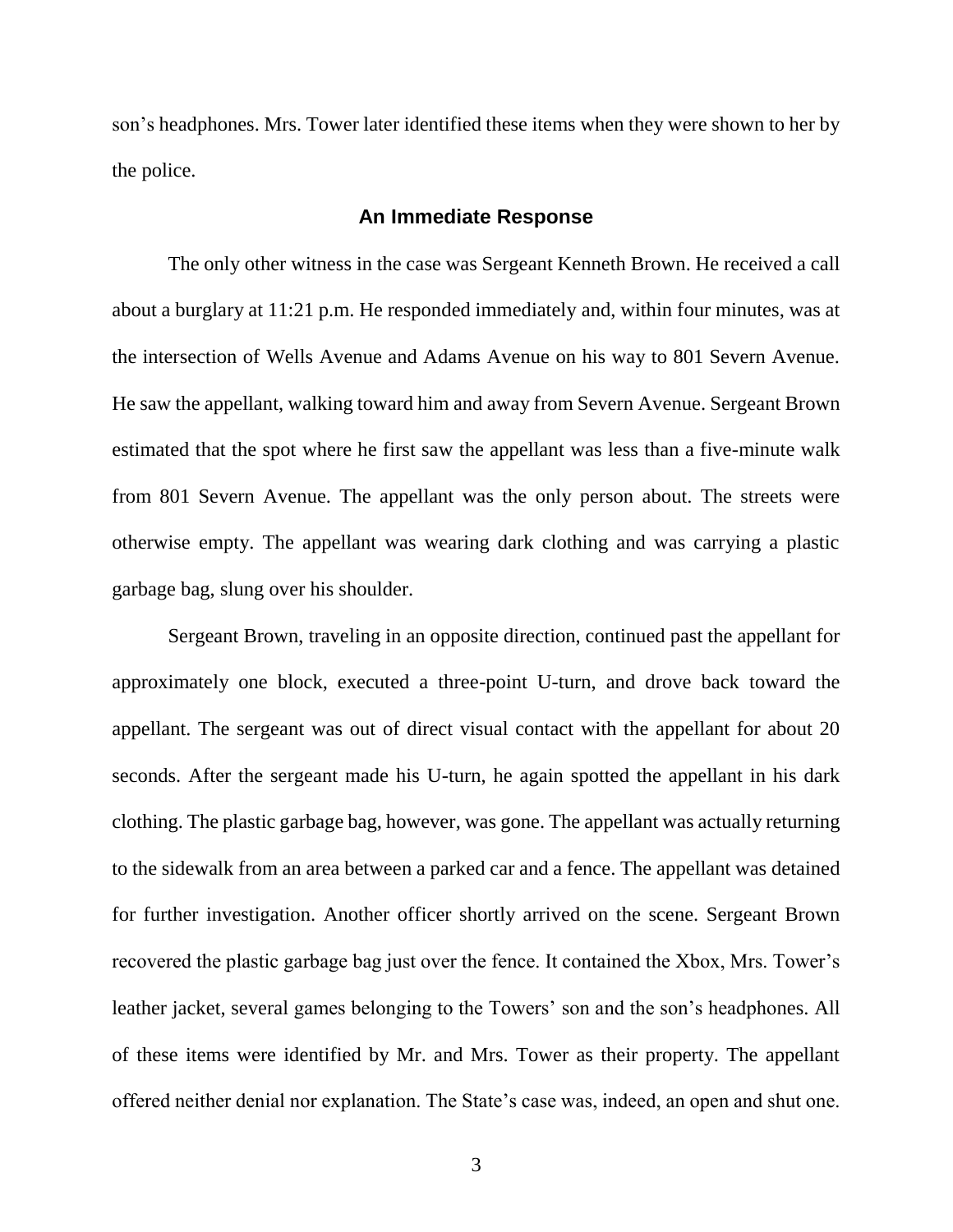# **The Contention**

The appellant's single appellate contention is framed as follows:

The trial court abused its discretion when it asked the venire two improperly phrased "strong feelings" voir dire questions, and it did not cure the prejudice from that error by subsequently asking the seated, sworn jury properly phrased "strong feelings" questions.

What the appellant wanted were two "strong feelings" questions with respect to the

crimes of burglary and theft. The simple and direct "strong feelings" questions he requested

were:

 $\overline{a}$ 

1. Does any member of this panel have strong feelings about the offense of burglary?<sup>1</sup>

2. Does any member of this panel have strong feelings about the offense of theft?

Instead of getting the questions in that simple form, however, the appellant, to his

chagrin, got them in compound form:

1. Does anyone on this panel have any strong feelings about the offense of burglary to the point where you could not render a fair and impartial verdict based on the evidence?

<sup>&</sup>lt;sup>1</sup> What kind of a question is that? One would assume that the decent and universal answer would be, "Yes, I am against it." Unlike sexual offenses or child abuse or the use of drugs or firearms, there is no apparent emotional baggage attached to prosecutions for burglary or for theft. One might as readily inquire, "Do you have strong feelings for or against crime?"

As a philosophical abstraction, it is hard to imagine why strong feelings against crime or against criminals should disqualify one as a juror. As a practical matter, however, perhaps the voir-dire examination is looking for something other than one's philosophical or moral attitudes toward crime. If, as may be the case, the question is simply a preliminary probe, possibly leading upon further inquiry at the bench to evidence of more personal involvement, there are perhaps, as will be discussed infra, alternative ways of getting to such direct or familial involvement.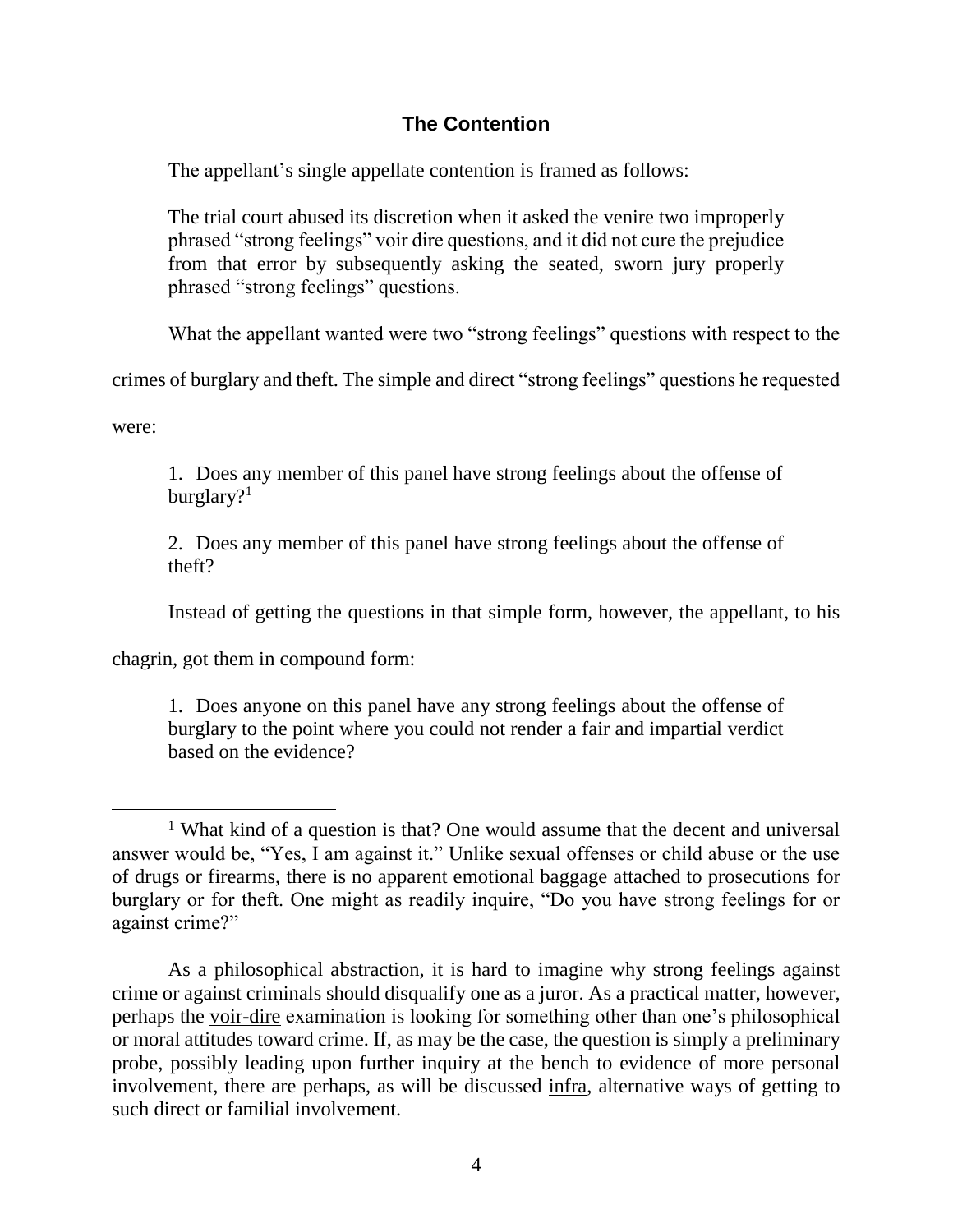2. Does anyone on this panel have any strong feelings about the offense of theft to the point where you could not render a fair and impartial verdict based on the evidence?

Therein lurks the controversy.

#### **Simple Versus Compound Questions**

The semantic sin of the compound question lies in the possible ambiguity of its answer. A "Yes or No" answer to the simple question tells us whether there are or are not "strong feelings." A "No" answer to the compound question, by contrast, does not. It may mean that there are no strong feelings. It may, on the other hand, mean that the prospective juror, indeed, harbors such feelings but feels that he or she can render a fair and impartial verdict despite those feelings. We cannot deduce, from the "Q and A" itself, which end of the compound question generated the negative response.

Lawyers engaged in the process of selecting juries want to know about "strong feelings" and, more particularly, they want to know what life experiences may have produced those "strong feelings." The "strong feelings" themselves, of course, are not ipso facto disqualifying. Pearson, 437 Md. at 364, was emphatic in that regard.

[W]e stress that we do not hold that a prospective juror is automatically disqualified simply because the prospective juror responds affirmatively to the "strong feelings" voir dire question.

The process, however, does not stop there, simply identifying "strong feelings" as an unadorned abstraction. The initial inquiry is only the threshold or the opening round of a fuller proceeding. The individualized further inquiry at the bench, with attorneys present and participating, will dig far more deeply into the ultimate issue of juror qualification. Pearson further explained: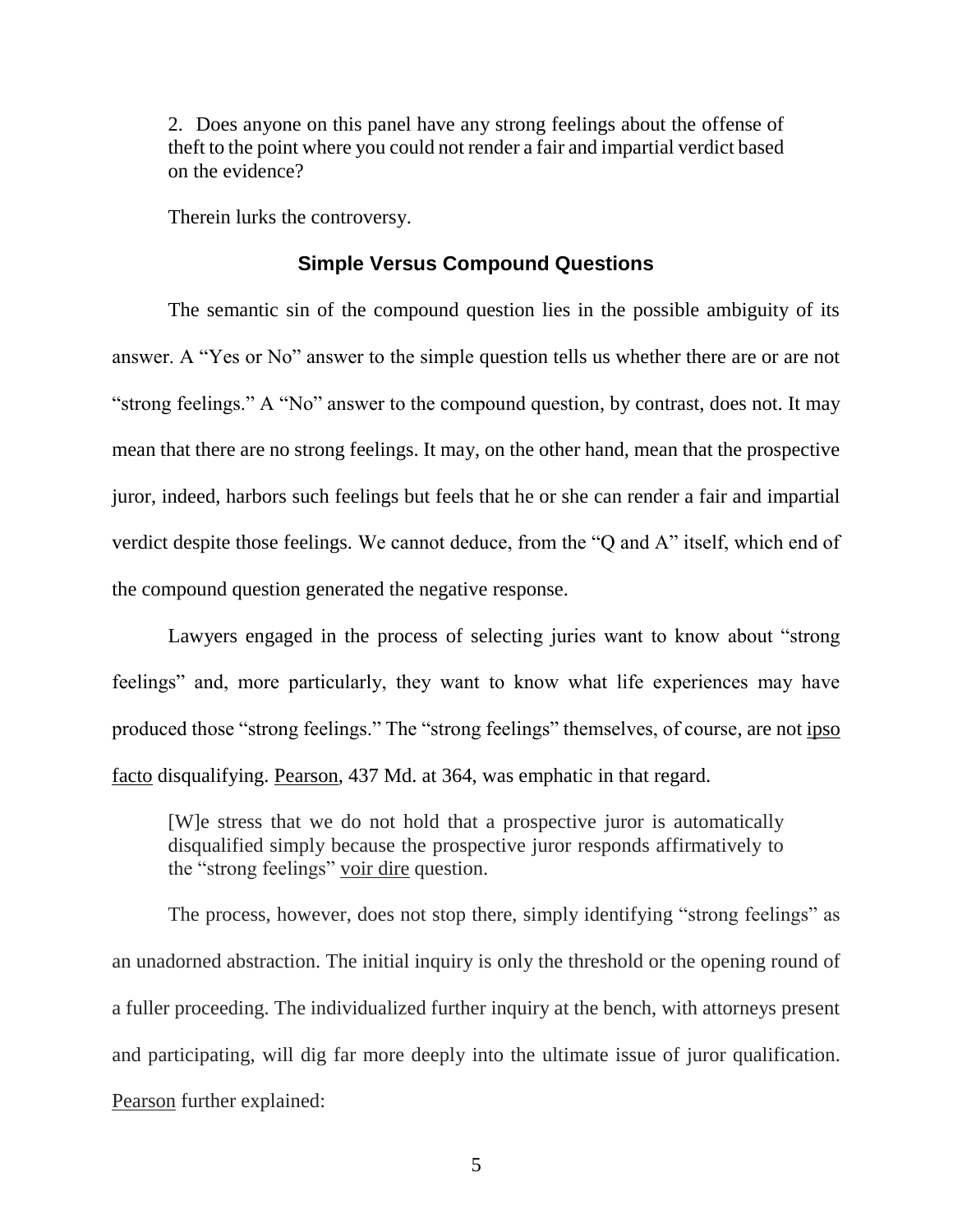After the prospective juror is individually questioned by the attorneys or on request by the trial court, the trial court determines whether or not that prospective juror's strong feelings about the crime with which the defendant is charged constitute specific cause for disqualification.

Id. (Emphasis supplied). Whatever the judge does or does not do in terms of disqualifying the prospective juror, moreover, the lawyers will know a lot more than they knew before.

In circumstances where a compound question had been asked on voir-dire and the second half of the compound question had asked the prospective juror to appraise his or her ability to render a fair and impartial verdict notwithstanding a compromising circumstance, Dingle v. State, 361 Md. 1, 21, 759 A.2d 819 (2000), condemned the inevitable consequence of allowing the issue of juror qualification to be decided by the juror himself rather than by the trial judge:

[T]he procedure followed in this case shifts from the trial [court] to the [prospective jurors] responsibility to decide [prospective] juror bias. Without information bearing on the relevant experiences or associations of the affected individual [prospective juror]s who were not required to respond, the [trial] court simply does not have the ability, and, therefore, is unable to evaluate whether such [prospective juror]s are capable of conducting themselves impartially. Moreover, the [defendant] is deprived of the ability to challenge any of those [prospective juror]s for cause. Rather than advancing the purpose of voir dire, the form of the challenged inquiries in this case distorts and frustrates it.

(Emphasis supplied). See also Pearson, 437 Md. at 361–63.

# **The Initial "Strong Feelings" Questions In A Vacuum**

Whereas the underlying voir-dire question in Dingle had been whether the prospective jurors had been the victim of a crime, the underlying voir-dire question in State v. Shim, 418 Md. 37, 12 A.3d 671 (2011), had been, as in this case, whether the prospective jurors had "strong feelings" about a particular crime. Pearson, 437 Md. at 361–63, applied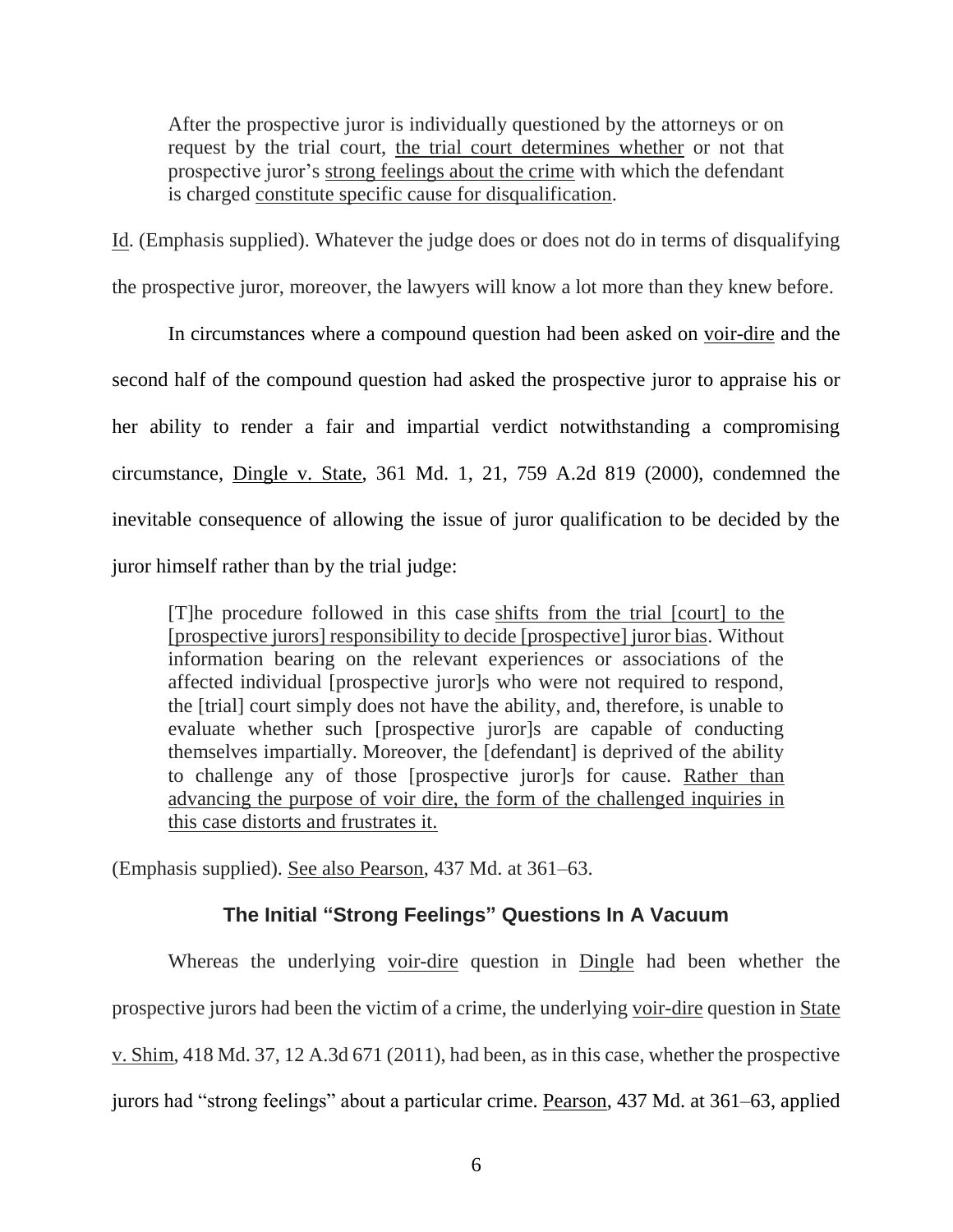the Dingle rationale about the flaw in the compound question in that case to Shim and condemned the compound question in that context as well.

[W]e conclude that, here, the "strong feelings" voir dire question (i.e., "Does any member of the panel hold such strong feelings regarding violations of the narcotics laws that it would be difficult for you to fairly and impartially weigh the facts of this trial where narcotics violations have been alleged?") was phrased improperly.

437 Md. at 361 (emphasis supplied; footnote omitted).

The Dingle rationale, therefore, applies with equal force to either underlying voir-

dire question, personal or familial involvement with the crime or "strong feelings" about

the crime.

Just like the phrasing of the voir dire questions in Dingle, the phrasing of the "strong feelings" voir dire question in Shim "shifts from the trial [court] to the [prospective jurors] responsibility to decide [prospective] juror bias." Dingle, 361 Md. at 21. In other words, as with the voir dire questions' phrasings in Dingle, the phrasing of the "strong feelings" voir dire question in Shim required each prospective juror to evaluate his or her own potential bias. Specifically, under Shim, each prospective juror decides whether his or her "strong feelings" (if any) about the crime with which the defendant is charged "would [make it] difficult for [the prospective juror] to fairly and impartially weigh the facts." That decision belongs to the trial court, not the prospective juror.

437 Md. at 362 (emphasis supplied; some internal citations omitted).

Thus, if the two originally posed compound questions inquiring about "strong

feelings" with respect to burglary and theft respectively were before us in a vacuum, the

appellant would be armed with a very viable contention.

# **The Initial Compound Questions Are Not Now In A Vacuum**

Those originally posed compound questions, however, did not long remain in a vacuum. They are, as we now look back upon the trial, but part of a larger and more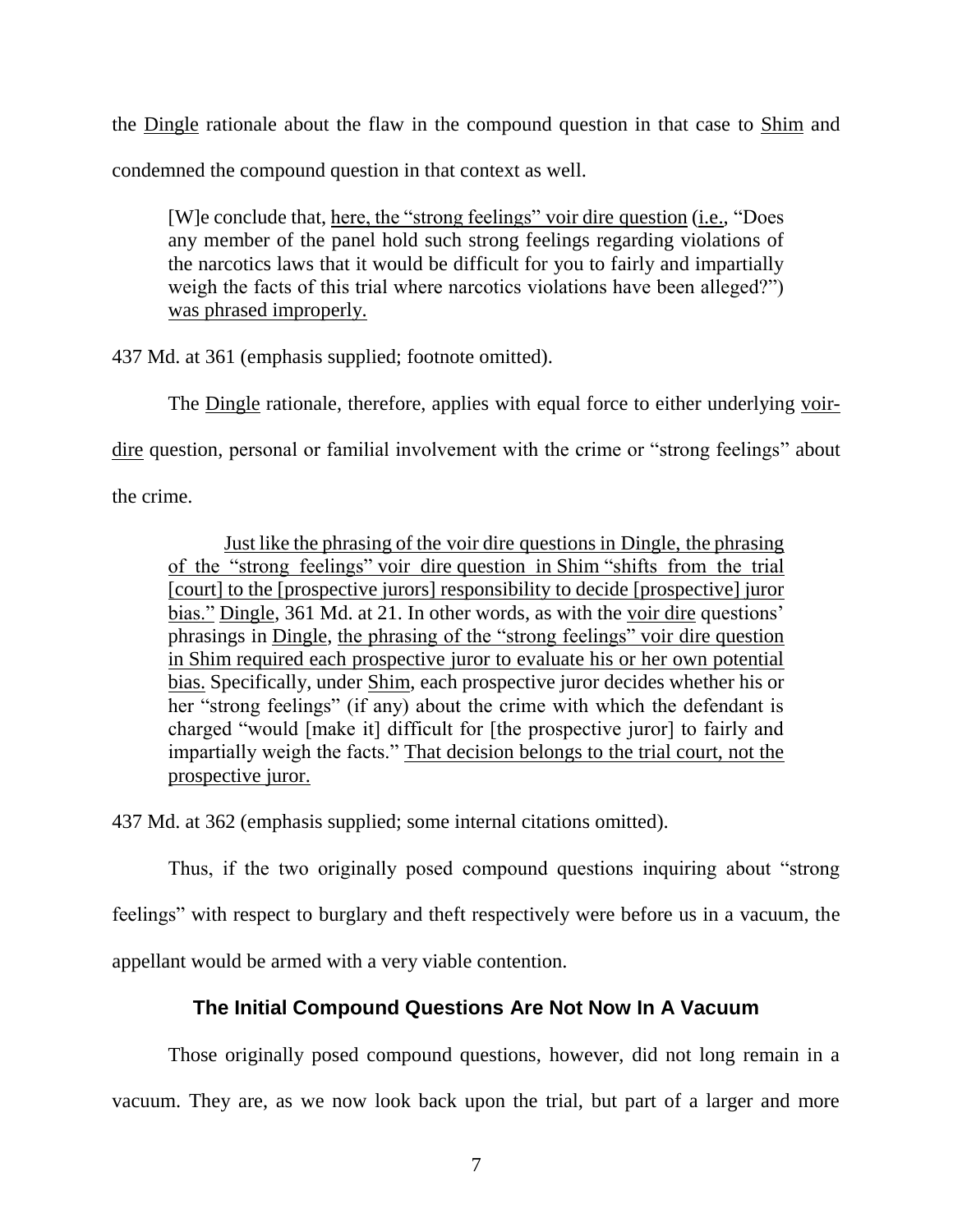significant totality. It is, of course, that totality that we review, because our ultimate and primary concern is whether the jury that heard the case against the appellant was qualified to render a fair and impartial verdict. We do not subject either the State or the trial judge to a game of "Gotcha." Judge Greene explained for the Court of Appeals in Washington v. State, 425 Md. 306, 314, 40 A.3d 1017 (2012):

We review the trial judge's rulings on the record of the voir dire process as a whole for an abuse of discretion, that is, questioning that is not reasonably sufficient to test the jury for bias, partiality, or prejudice.

(Emphasis supplied; citation omitted). See also Pearson, 437 Md. at 356.

As we review the totality of the circumstances, the record as a whole, for everything bearing on the issue of juror disqualification, we find two evidences of doctrinal vitality outside of the initial vacuum. Quite aside from the questions specifically inquiring about "strong feelings," there were other questions designed to root out causes for juror disqualification, even if they appear under different categories. Immediately after the "strong feelings" questions, Judge Harris asked the panel:

[H]as any member of this panel had something happen to you in the past that would prevent you from either returning a verdict of guilty or not guilty in a criminal case under any circumstances?

Again, we are trying to make sure nobody has any preconceived feelings about any of these issues because, ultimately, I will instruct you that when you render a verdict, it is going to be based only on the evidence that you hear in this case and nothing else.

(Emphasis supplied). No prospective juror responded. Are not "strong feelings" the same as "pre-conceived feelings"?

Judge Harris then asked the panel: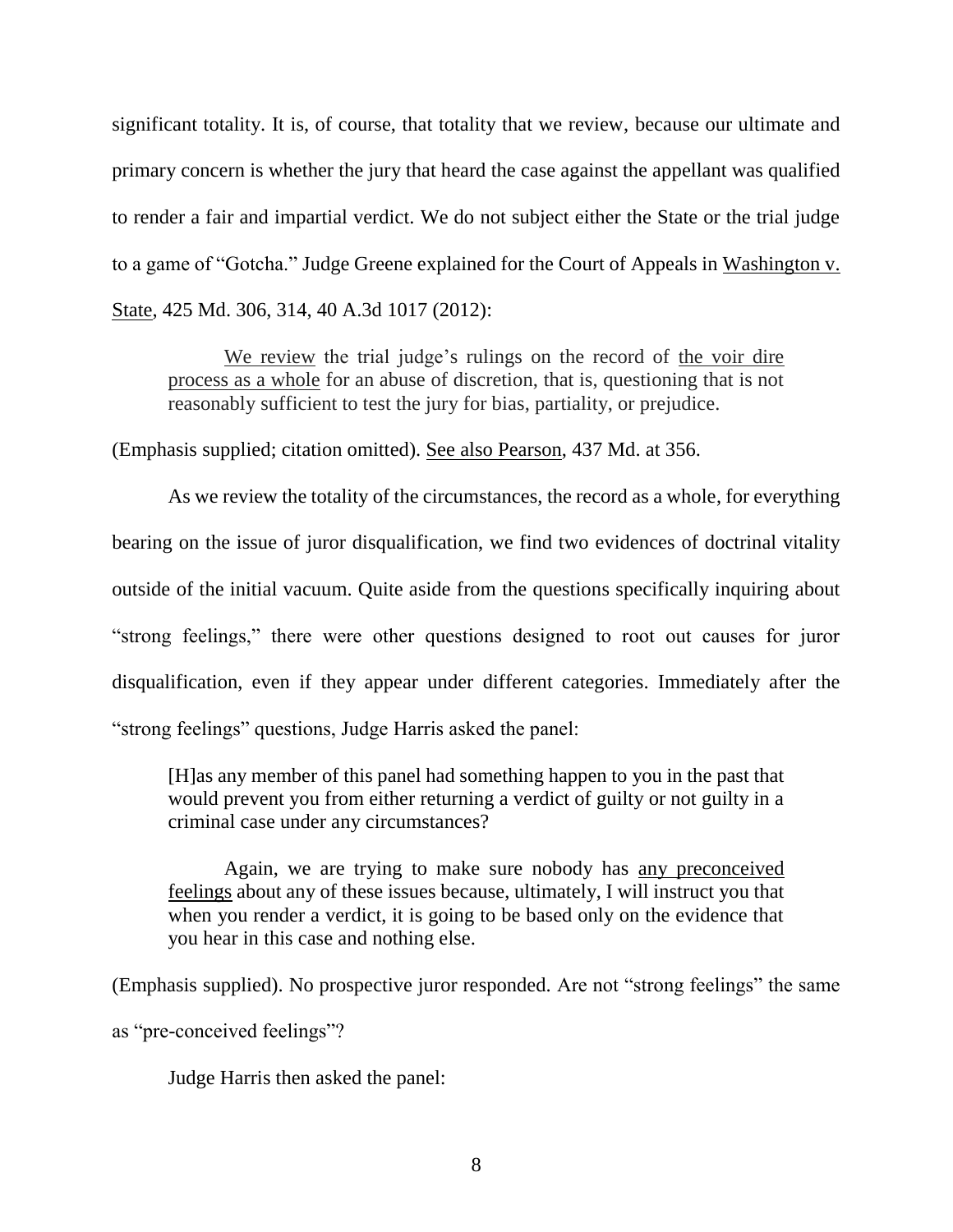Is there any member of this panel who would allow sympathy, pity, anger or any other emotion to influence your verdict in any way in this case? The verdict should not be based on those feeling[s], they should be based on the evidence.

(Emphasis supplied). No prospective juror responded. Might not a "strong feeling" qualify

as "any other emotion"?

Judge Harris then posed the "crime victim question" (in simple not compound form):

Has any member of this panel or your immediate family ever been accused of a crime, been the victim of a crime, or [been] a witness to a crime?

A number of prospective jurors responded. Judge Harris and counsel questioned them further, individually and at the bench. Three jurors were then stricken for cause because, after recounting stories about break-ins, they admitted that those experiences made them unable to judge fairly. One prospective juror said that his wife was an Assistant State's Attorney and described himself as "pro-prosecution." He was excused. Seven other prospective jurors had had some experience with theft, a robbery, or a break-in, but insisted that they could keep an open mind. At the bench, they gave full details of those experiences.

After the compound questions about "strong feelings" were asked, Judge Harris concluded with a catch-all question.

Is there any other reason that we have not already explained or discussed why any member of this panel cannot be a fair and impartial juror in this case, anything that we have not covered?

(Emphasis supplied). No prospective juror responded. Is a "strong feeling" possibly "any other reason"? We are not suggesting that any one of these questions individually passed muster pursuant to Pearson, but only that, under the circumstances of this case, the sheer

9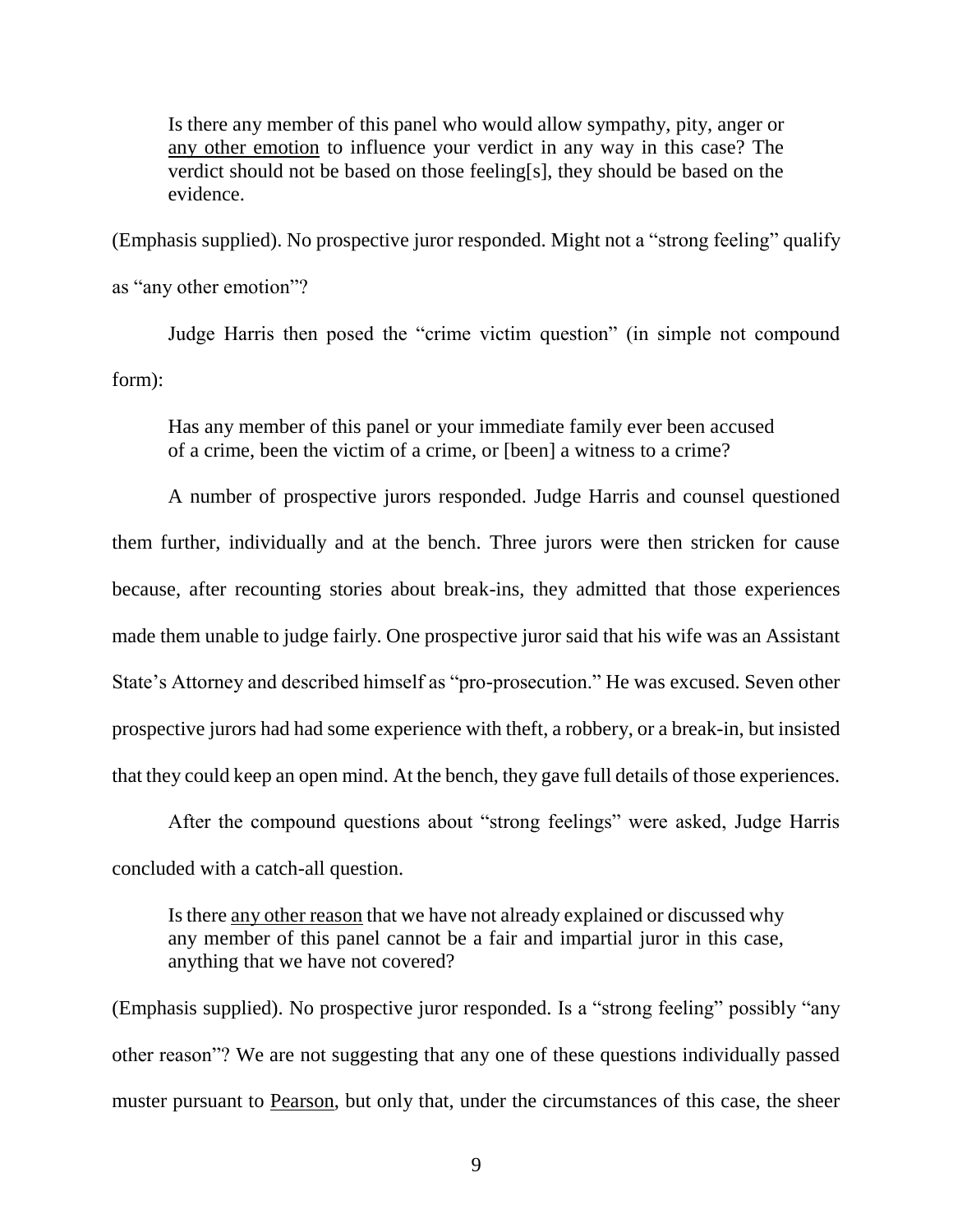accumulation of the inquiries in their totality would have brought out anything significant that a direct question about "strong feelings" could have brought out.

We cannot conceive of what ground for disqualification might have been unearthed by a simple, non-compound "strong feelings" question that was not unearthed by the totality of questions that actually were asked in this case. Whatever the compound questions about "strong feelings" may have failed to uncover directly was fully uncovered by the totality of questions that were asked. Everything was explored that reasonably should have been explored, even if by alternative interrogative avenues. That, of course, is the bottom-line goal of the voir-dire examination and not a preference for the simple over the compound question simply as an academic abstraction. We do not foreclose the possibility of some diabolical law-school hypothetical, but, as a practical matter, everything that should have been brought out was brought out. As for the law-school hypothetical, we will not anguish over whether Plato might have been disqualified as a juror based upon some arcane factor other than his own or familial life experiences. We are not administering the voir-dire process as a drill, or as a precise rubric, just for the sake of the drill.

#### **May One Voir-Dire Inquiry Pinch Hit For Another?**

In looking at the totality of the circumstances, our ever-present concern is with whether a <u>voir-dire</u> question that was asked was, essentially, the equivalent of the question at issue that was not asked. In such a case, no harm was done. That issue of equivalency was a key part of the Pearson analysis. In Pearson, the direct voir-dire contention before the Court was not about a prospective juror's "strong feelings" but about whether the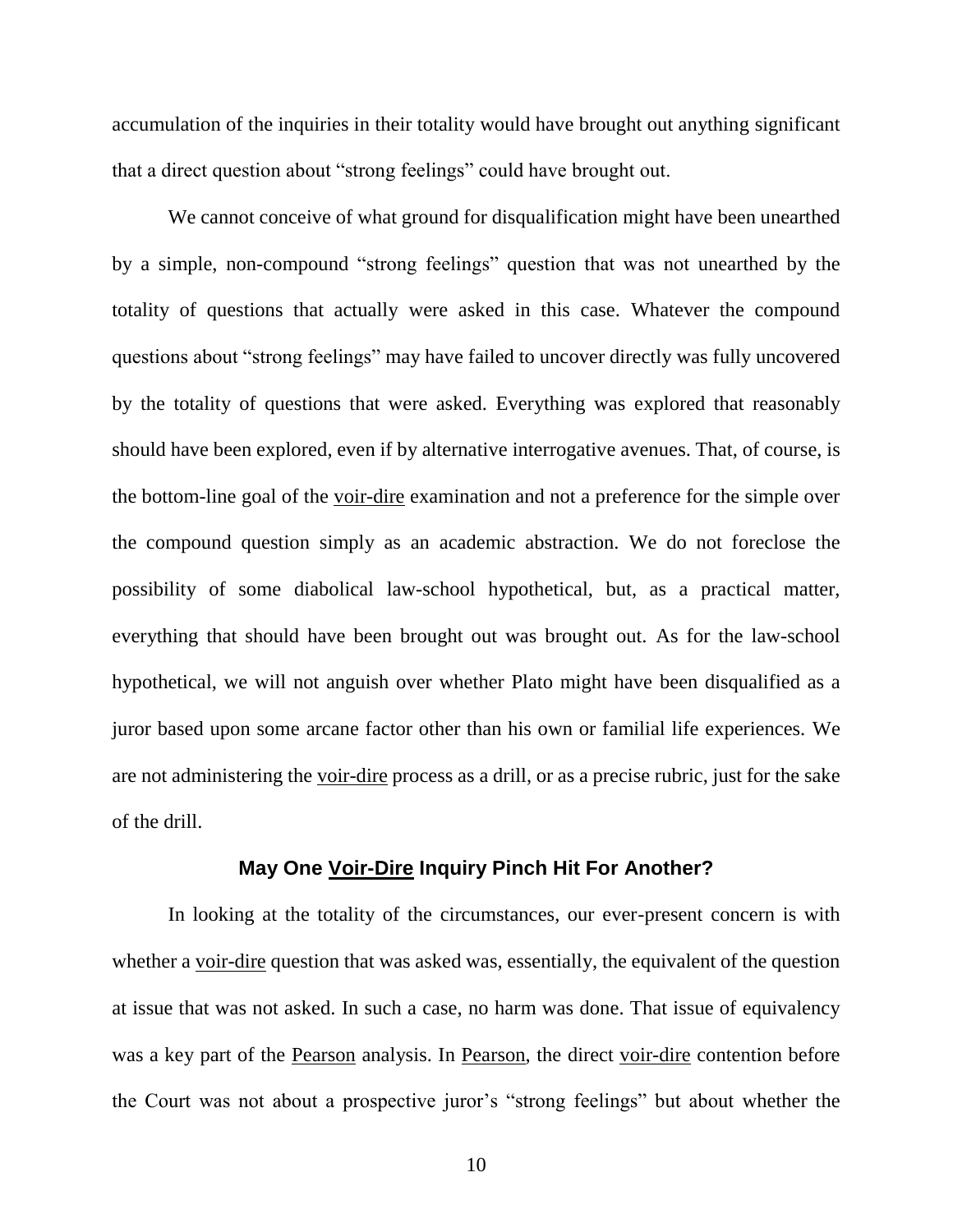prospective juror's status as either the victim of a crime or as a member of a law enforcement agency. At the very outset of the opinion, Judge Watts posed the core issue:

We decide whether, on request, a trial court must ask during voir dire whether any prospective juror has ever been: (I) the victim of a crime; or (II) a member of a law enforcement agency.

437 Md. at 354 (emphasis supplied).

In Pearson, the defendant requested a voir-dire question asking whether any prospective juror "had ever been the victim of a crime." 437 Md. at 356. The trial judge declined to ask it. Upon appeal, the "State argue[d] that the 'strong feelings' voir dire questions [that were asked] [made] the 'victim' voir dire question unnecessary." Id.

Conditionally, the Court of Appeals agreed with the State that a "strong feelings" question could, under proper circumstances, render the question about victimhood redundantly unnecessary. Judge Watts's opinion explained:

[T]his Court has already held that, on request, a trial court must ask during voir dire whether any prospective juror has "strong feelings about" the crime with which the defendant is charged. State v. Shim, 418 Md. 37, 54, 12 A.3d 671, 681 (2011). The "strong feelings" voir dire question makes the "victim" voir dire question unnecessary by revealing the specific cause for disqualification at which the "victim" voir dire question is aimed.

437 Md. at 360 (emphasis supplied; footnote omitted).

The Pearson opinion, however, immediately attached a strict condition to that tentative equivalency. It was the explanation for that condition that produced Pearson's analysis of the "strong feelings" voir-dire inquiry and Pearson's holding that a simple question about "strong feelings" is necessary and that a compound question about "strong feelings" is fatally flawed. Thus, the Court's response to the State's argument based on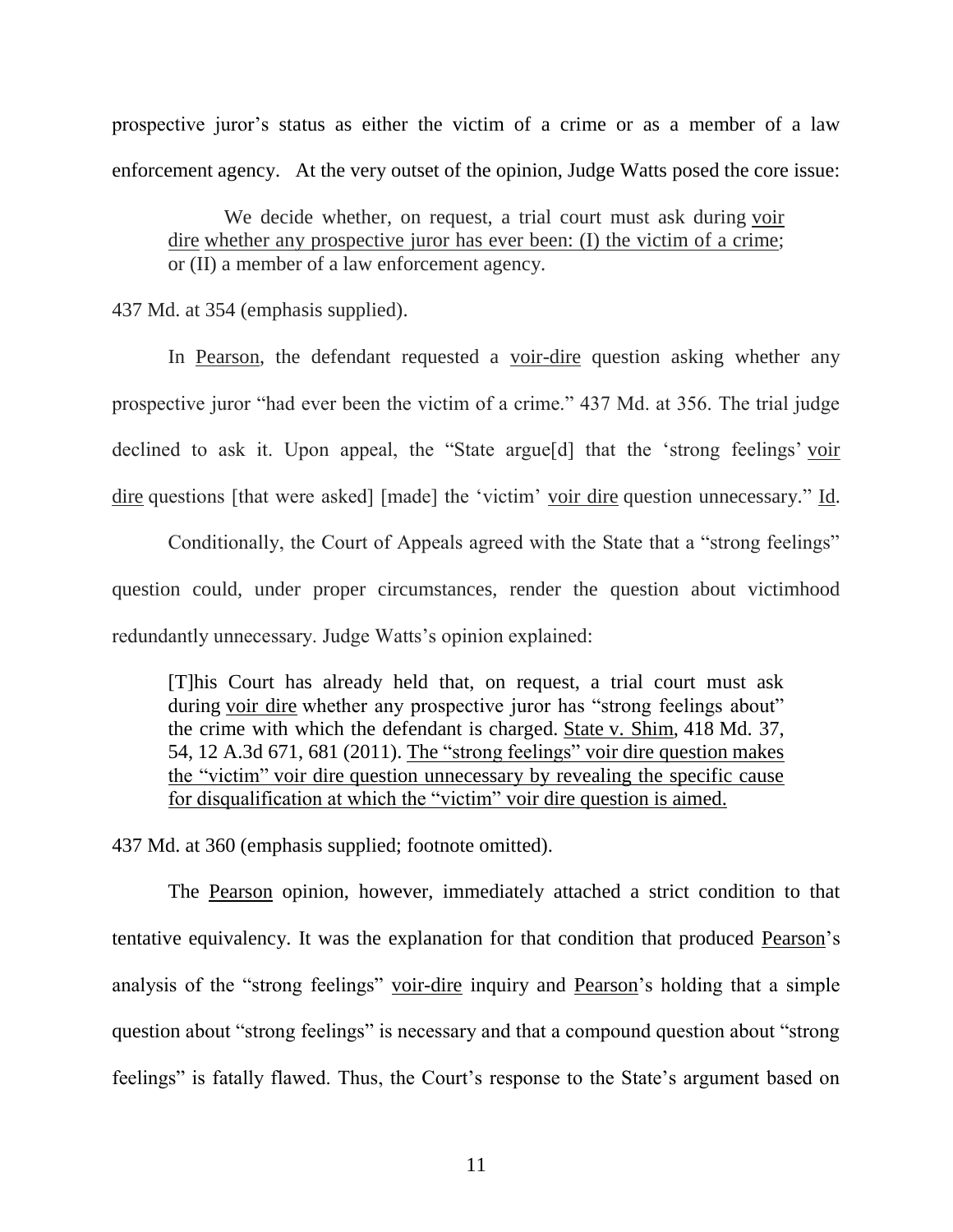equivalency was that **a properly phrased question** about "strong feelings" is an adequate substitute for a missing question about victimhood, but that **an improperly phrased question** about "strong feelings" is not.

[The State] contend[ed] that the "strong feelings" voir dire question makes the "victim" voir dire question unnecessary. We agree with the State's contention—assuming that the "strong feelings" voir dire question is phrased properly. For the below reasons, here, the "strong feelings" voir dire question was phrased improperly.

437 Md. at 361 n.4 (emphasis supplied).

# **But Is The Converse Also True?**

Thus, a properly framed question about "strong feelings" is at least the equivalent of, and therefore an adequate substitute for, a missing question about personal or familial involvement with the crime. But is the converse also true? Is a question about personal or familial involvement the equivalent of, and an adequate substitute for, a missing or improperly phrased question about "strong feelings"?

Equivalency can be a tricky thing. Is the more general question broader and the more specific question narrower? Might it be that a broader question could substitute for a missing narrower question, but that a narrower question would not substitute for a missing broader question? Or are we slicing the analysis too thinly, and should simply accept equivalency as a general truth?

Pearson, of course, had no occasion to deal with its converse, and, therefore, does not answer our question. In our reading of Pearson, however, we find nothing to foreclose the acceptance of the converse. As a practical matter, a prospective juror with "strong feelings" and a prospective juror with some personal or familial experience with a similar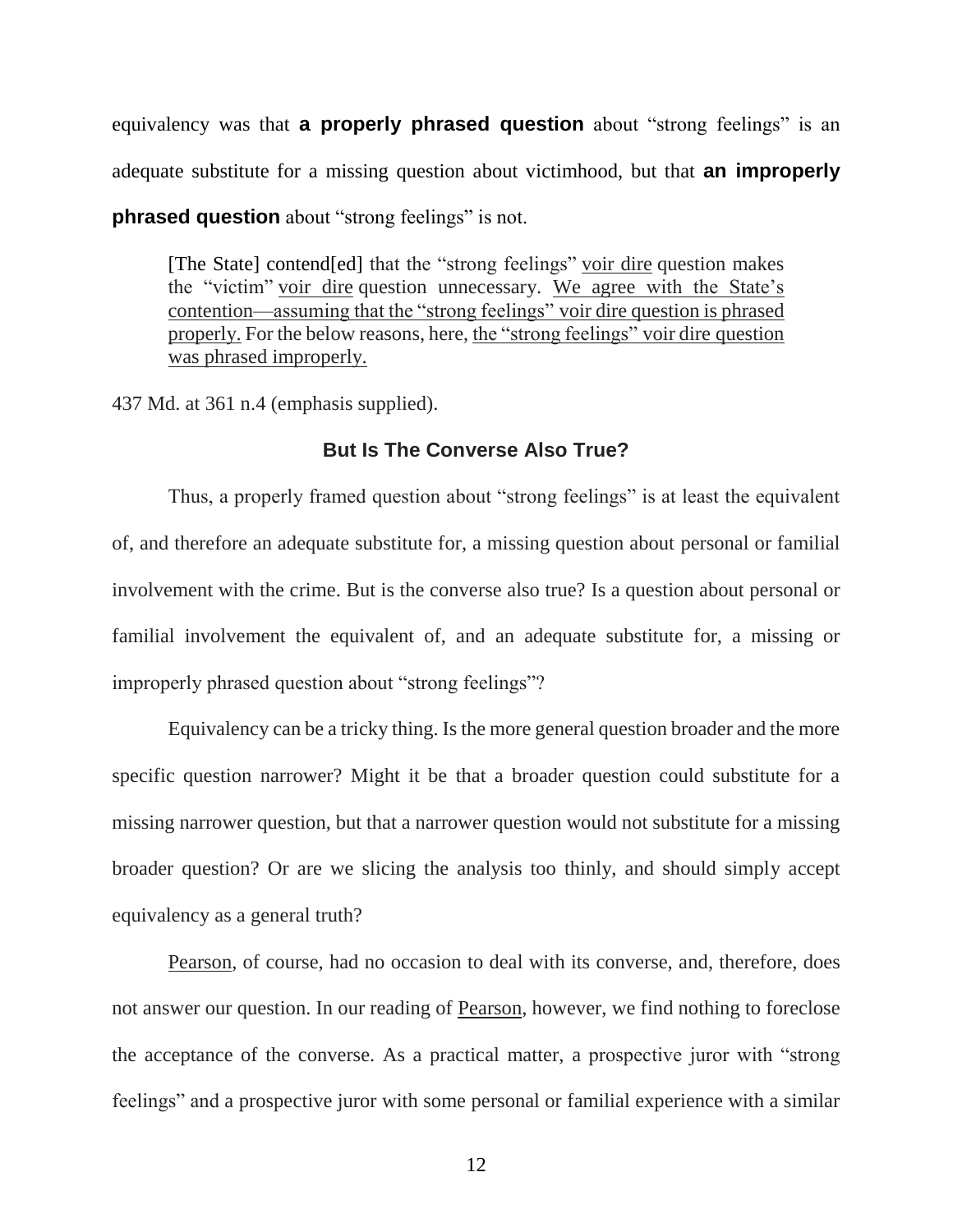crime would both have been called to the bench. They would both have been probed, by court and counsel, about the source of their "strong feelings" or their involvement with the crime. Both lines of inquiry would have led to the same place. It seems to us almost inevitable that both inquiries would have revealed the same underlying circumstances, whichever way the initial question, which triggered the further examination at the bench, had been put. Looking at the totality of this voir-dire examination, we conclude that no critical or dispositive fact was left undiscovered. We see no error.

# **Life Outside The Vacuum Redux**

Whatever error inhered in the initial posing of the compound question about "strong feelings," the ultimate legitimacy of the voir-dire examination as a totality was redeemed at least twice. The first redemptive measures came, as discussed, in the course of the entirety of the voir-dire questioning. The second came after the jury had been sworn and seated but before any evidence had been presented.

Both the Assistant State's Attorney and the trial judge concluded that the compound question about "strong feelings" may, indeed, have been flawed. In an exercise of caution, Judge Harris, over defense objection, questioned the jurors for a second time.

I am going to re-ask two questions that we covered earlier but I am going to ask them [in] a slightly different manner.

If either of these apply to you, please let me know, and we will take your response up here privately.

Does any member of this panel have strong feelings about the offense of burglary, is the first question?

(No audible response.)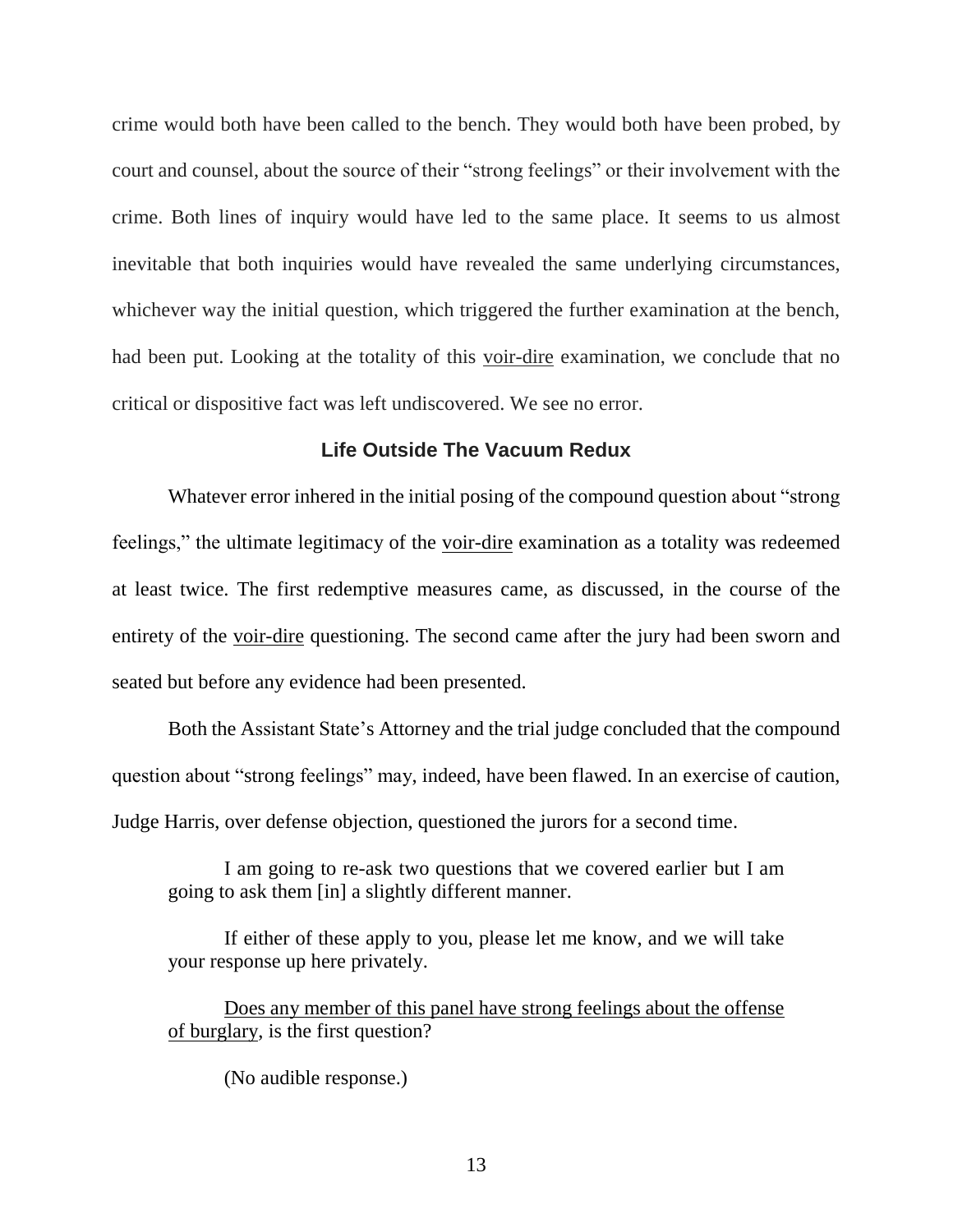# I see no responses. The next question does any member of this panel have strong feelings about the offense of theft?

(No audible response.)

(Emphasis supplied).

This follow-up questioning occurred before any witness had begun to testify and before any evidence of any kind had been presented. No juror responded to either of the follow-up questions. As Pearson assures us, 437 Md. at 360 n.3, "An appellate court presumes that prospective jurors are honest in deciding whether to respond affirmatively to a voir dire question." Thus, the appellant received, perhaps an hour and one-half later, precisely what he had sought one hour and one-half earlier, a jury competent to return a fair and impartial verdict. Nothing of any critical significance had occurred in that intervening hour and one-half.

Instead of being happy, however, with a jury absolutely free of any "strong feelings," the appellant contends that the later posing of the required questions somehow interfered with his strategic employment of his peremptory challenges. In brief, he argues:

Here, because the Court refused to ask properly phrased "strong feelings" questions to the entire venire, Mr. Collins was denied his right to exercise his rejections [peremptories?] intelligently and strategically. The court's subsequent decision to ask the seated jury the strong feelings questions approved of by Pearson, therefore, did not cure the prejudice that Mr. Collins suffered from the court's initial error. Accordingly, this Court must hold that the trial court abused its discretion when denied Mr. Collins' request for a mistrial, and it must reverse his convictions as a result.

#### (Emphasis supplied).

Unfortunately for the appellant, he mounts his argument in the wrong state. Although the law in many jurisdictions might be receptive to the appellant's contention,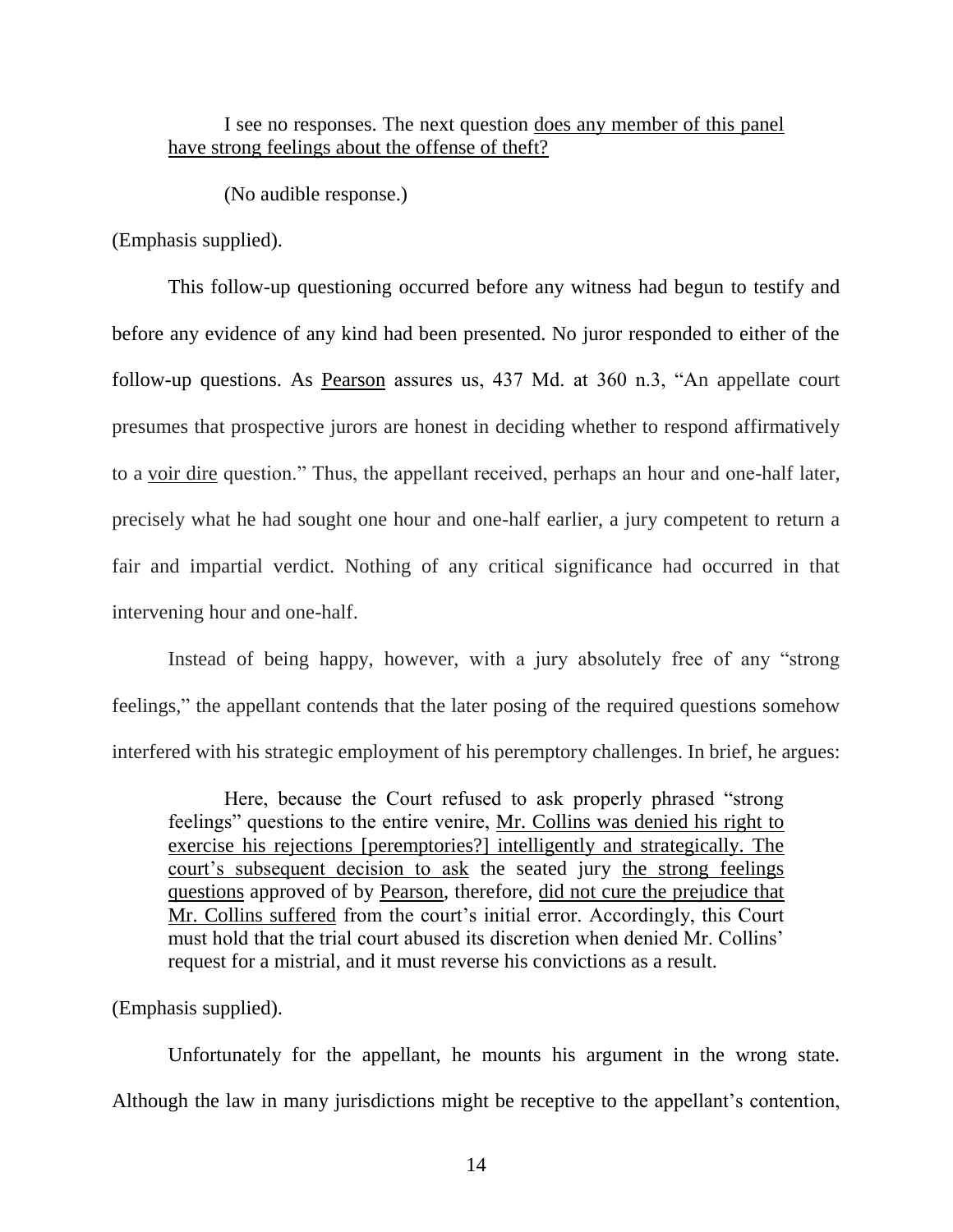the law of Maryland is not and never has been. The voir-dire examination in Maryland does not exist, even partially, for the purpose of supplying information to trial counsel that may guide them in the strategic use of their peremptory challenges. Judge Watts's opinion in Pearson could not have been more emphatic.

Maryland employs "limited voir dire." That is, in Maryland, the sole purpose of voir dire "is to ensure a fair and impartial jury by determining the existence of [specific] cause for disqualification[.]" Unlike in many other jurisdictions, facilitating "the intelligent exercise of peremptory challenges" is not a purpose of voir dire in Maryland. Thus, a trial court need not ask a voir dire question that is "not directed at a specific [cause] for disqualification[ or is] merely 'fishing' for information to assist in the exercise of peremptory challenges[.]"

437 Md. at 356–57 (emphasis supplied; footnote and internal citations omitted).

Thus, the "right" asserted by the appellant does not exist in Maryland. This was, moreover, the only argument even remotely suggested by the appellant to the effect that the later, rather than the earlier, propounding of the "strong feelings" questions in their simple form was not completely adequate to cure whatever flaw might theretofore have existed. We hold that there was no error.<sup>2</sup>

 $\overline{a}$ 

 $2$  At the risk of indulging in overkill, we cannot help but note that the appellant's argument about the possible utility of peremptories may be flawed tactically as well a strategically. His argument asserts a hypothetical.

Had the trial court asked the entire venire, as it was required to do, whether anyone had "strong feelings" about the crimes of burglary or theft, a number of people almost certainly would have responded. At that point, the court would have been required to ask follow-up questions designed to reveal whether those individuals could nevertheless be fair and impartial. Based on the responses to the follow-up questions, defense counsel may have chosen to use her peremptory challenges differently. As defense counsel explained to the trial court, "[S]ometimes even though they have strong feelings, they appear to be very open minded and able to consider the situation